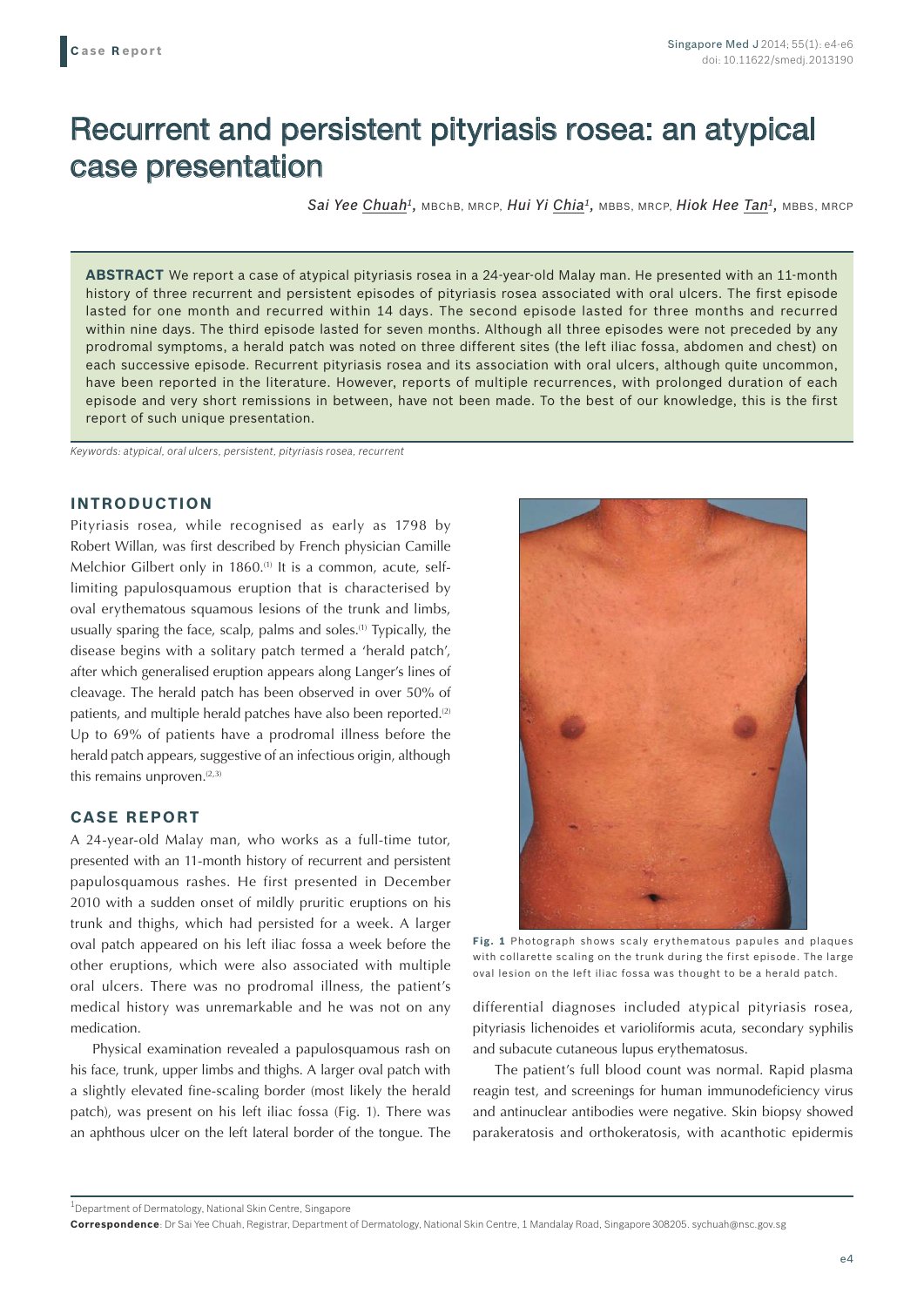

**Fig. 2** Photograph shows the multiple aphthous ulcers on the lower buccal mucosa. These ulcers were observed during the second episode.

associated with focal spongiosis. There was focal basal vacuolar alteration and lymphocytic exocytosis. The dermis showed the presence of melanophages and occasional red blood cells. Direct immunofluorescence was negative. Investigations suggested that the most likely diagnosis was atypical pityriasis rosea. We thus treated the patient with oral erythromycin 500 mg twice daily for two weeks and topical betamethasone valerate 0.05% cream twice daily for the rash. The patient's rash subsided after a month.

Two weeks later, in January 2011, the patient developed a similar, mildly pruritic scaly rash over his trunk, upper limbs and thighs. In this episode, the herald patch had appeared on his mid-abdomen a few days before the smaller scaly eruptions, and his oral ulcers had recurred. However, as in the earlier episode, there was no prodromal illness or new medications. Examination revealed similar, but new, papulosquamous rash on his face, neck, trunk, upper limbs and thighs. A larger plaque with a peripheral collarette of scales was noted on the mid-abdomen. Multiple oral aphthous ulcers were also observed (Fig. 2). A diagnosis of recurrent atypical pityriasis rosea was made. The patient was prescribed with another course of oral erythromycin 500 mg four times a day for two weeks, and topical betamethasone valerate 0.05% cream twice daily for the rash. However, a review two weeks later showed that his rash had not improved.

Repeat full blood count was normal. Herpes simplex virus isolation was done on the oral ulcers, but the results were negative. Repeat skin biopsy showed mild hyperkeratosis, with focal parakeratosis. There was focal spongiosis, with lymphocytic exocytosis. Some apoptotic keratinocytes were seen, with focal basal vacuolar alteration. A mild superficial perivascular infiltrate of lymphocytes was also observed (Fig. 3). The results of our investigations suggested atypical and recurrent pityriasis rosea in our patient. He was treated with acyclovir 400 mg three times a day for a week and topical betamethasone valerate 0.05% cream. The rash and oral ulcers resolved after three months.

A third episode occurred nine days later in April 2011, with another new herald patch noted on the patient's chest a week



**Fig. 3** Photomicrograph shows the histopathology of the biopsy specimen obtained during the second episode (Haematoxylin & eosin, × 100). Hyperkeratosis with focal parakeratosis, focal spongiosis, and lymphocytic exocytosis are seen. A few apoptotic keratinocytes with focal basal vacuolar alteration, mild superficial perivascular infiltrate of lymphocytes, and extravasation of red blood cells are also seen.

before the papulosquamous eruptions on the axillae, neck and ears. There was also recurrence of the oral ulcers. As before, there was no prodromal illness or new medications. Medical examination revealed a papulosquamous rash with a collarette of scales on the patient's neck, ears, chest, axillae, upper limbs and thighs. There was a larger scaly plaque on his lower chest, which was likely the herald patch. Oral aphthous ulcers were also noted. The patient was prescribed another course of acyclovir 400 mg three times a day for a week and topical mometasone furoate cream twice a day for the rash, with no improvement. He also tried homeopathy for two months with no effect. Narrowband ultraviolet B phototherapy was commenced three times a week for four months. The rash and oral ulcers subsided after seven months.

#### **DISCUSSION**

The overall incidence of pityriasis rosea is estimated to be 6.8 per 1,000 dermatological patients.(4,5) Most episodes occur in patients aged  $10-35$  years.<sup> $(1,2)$ </sup> Pityriasis rosea shows a female predominance, with a male-to-female ratio of  $1:1.5<sup>(2)</sup>$  However, in Singapore, Tay and Goh have reported a male preponderance, with a male-to-female ratio of 1.2:1.<sup>(5)</sup>

Typical eruptions of pityriasis rosea last 6–8 weeks, although durations as short as two weeks and as long as five months have also been reported.<sup>(1,2)</sup> According to Björnberg and Hellgren, only 2.8% of patients relapse.<sup>(6)</sup> However, Halkier-Sørensen reported a patient in whom relapses were observed annually for five consecutive years.<sup>(7)</sup> Second attacks of pityriasis rosea are said to occur after an interval of a few months or many years.(8) Drago et al, in their study of 430 patients, found that pityriasis rosea relapsed within 18 months in 3.7% of patients.<sup>(2)</sup> However, the authors added that this relapse rate was probably an underestimation given that it was rare that the same doctor who made the original